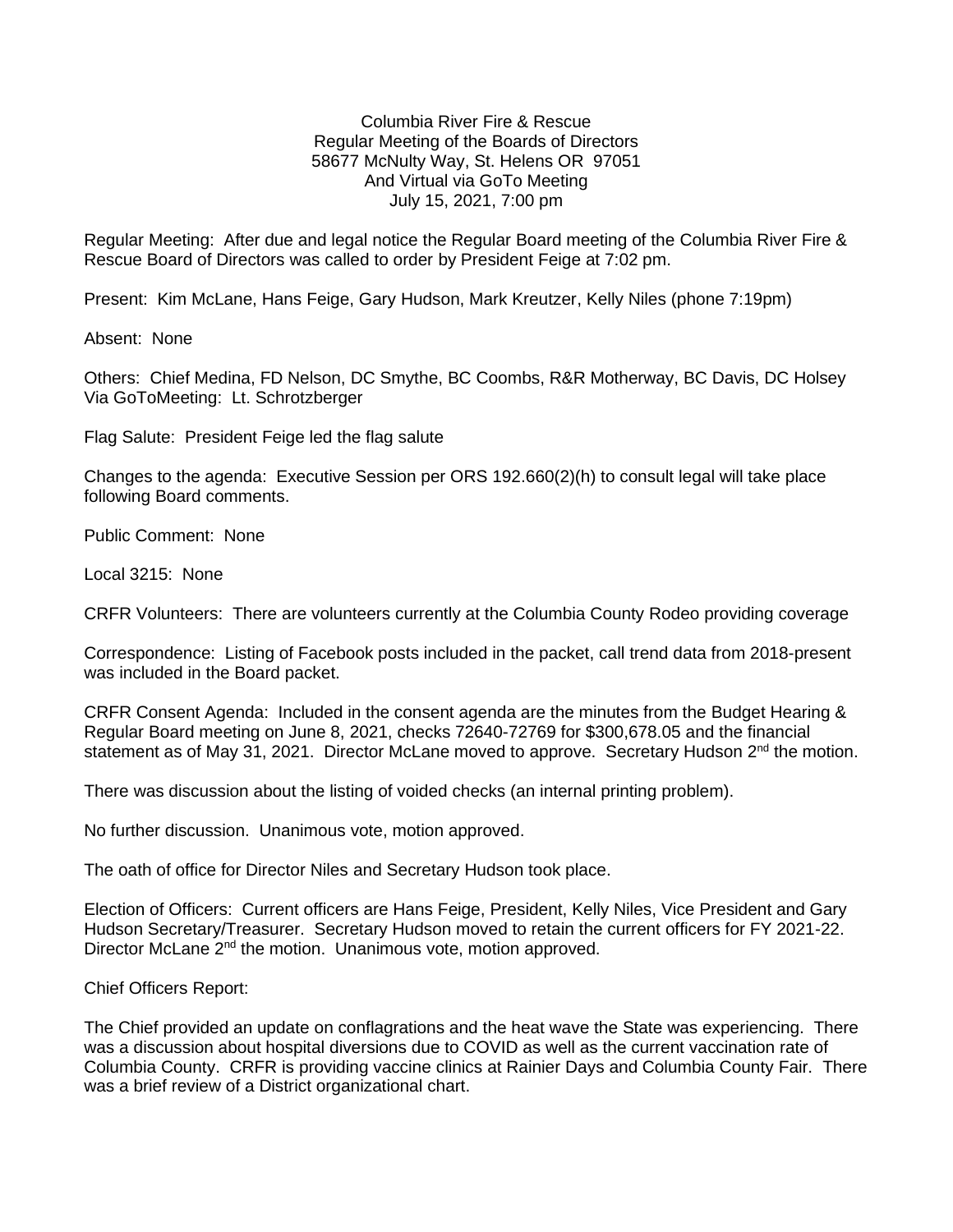Chief presented retiring BC Coombs with a certificate of appreciation and thanked him for his many years of dedicated service.

Chief presented BC Davis to the Board as BC Coombs' successor. Many thanks for his service to the district.

Chief presented Lt. Schrotzberger as BC Davis' successor. He is easy to work with and he is looking forward to the future.

There was discussion about the topics covered by the Chief as he visited with crews on shift.

The Board asked about the brush unit fix, hiring of vacant positions, issues with Rainier bridge, status update on the Rosenbauer engines and the training of Battalion Chiefs.

Old Business:

- A. Miscellaneous
	- a. None at this time

## New Business:

- A. Reappointment of Civil Service Commissioner Graff: 4-year term
	- a. Director Kreutzer moved to reappoint Commissioner Jack Graff to another 4-year term on the Civil Service Commission. Secretary Hudson 2<sup>nd</sup> motion.
	- b. No further discussion. Unanimous vote, motion approved.
- B. Agenda Item: 2008 Ford Ambulance
	- a. The purchase of the 2008 Ford Ambulance will allow the District to create redundancy immediately while waiting for new ambulance to be built and come to the District in the next year. It serves as a bandaid and keeps the District working.
	- b. Director McLane moved to approve the purchase of a 2008 Ford Ambulance, not to exceed \$28,000. Director Kreutzer 2<sup>nd</sup> the motion.
	- c. No further discussion. Unanimous vote, motion approved.
- C. Agenda Item: 2021 Dodge Ambulance
	- a. This represents a replacement ambulance and will be brand new. The total build and time to finish will be almost a year. It was budgeted in capital outlay for FY 2021-22.
	- b. Secretary Hudson moved to approve the purchase of a 2021 Dodge Ambulance not to exceed \$225,000. Director Kreutzer 2<sup>nd</sup> the motion.
	- c. No further discussion. Unanimous vote, motion approved.
- D. Miscellaneous
	- a. New OHSA Heat protocols will be reviewed to understand better how the District should be working and providing training.
	- b. There was discussion regarding the wildfire risk. VP Niles noted that ODF feels like things are going fairly well right now but will get worse and are expected to last through September.

Board Comments:

Director McLane: Congratulations to Lt. Schrotzberger, BC Davis and BC Coombs. Everyone is doing a fantastic job.